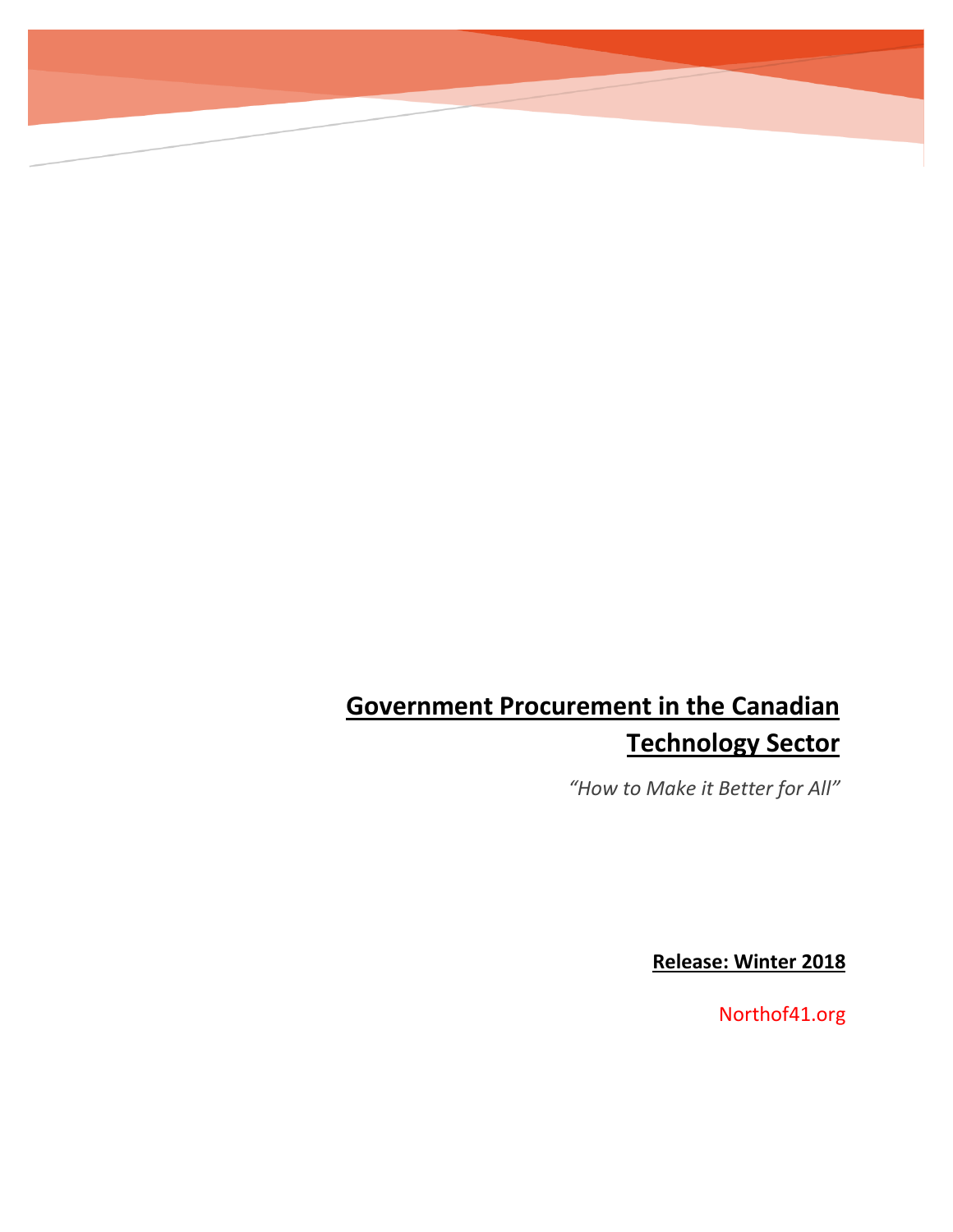## **Government Procurement in the Tech Sector: How to Make it Better for All**

#### **North of 41-Background**

North of 41 is a tech based organization with over 12,000 members across North America. The core of the organization's membership base is comprised of tech entrepreneurs whose companies are in the hyper growth phase of their business life-cycle. As part of the organization's mandate, North of 41 hosts various in person and online events along with other programs including hackathons, roundtable discussions and subject specific training. In addition, North of 41 organizes annual tech days both at the federal and provincial level as a way to encourage dialogue between tech entrepreneurs, policy makers and politicians. As part of the most recent Tech Day on Parliament Hill held in October, 2017, a government procurement roundtable was convened by North of 41, Salesforce.com, Amplifi, and InnoGov Canada. Stakeholders from the tech industry and government participated. The discussion and recommendations from that roundtable are detailed as part of this white paper on improving government procurement in the Canadian tech sector.

#### **Executive Summary - Current Government Procurement Policy**

The federal government has made innovation a cornerstone of its governing platform, however, the manner in which government purchases products and services has been slow to embrace innovation. The tech industry in Canada, and specifically Small to Medium-sized Enterprises (SME's) and Start-ups, are continually developing industry leading innovative technology. The federal government is not benefitting from this due to government procurement policies that have remained unchanged for years despite the exponential growth in technology development and adoption throughout the country.

The Canadian technology industry is frustrated with current procurement processes. There is a significant disconnect between the procurement processes and the realities of the Canadian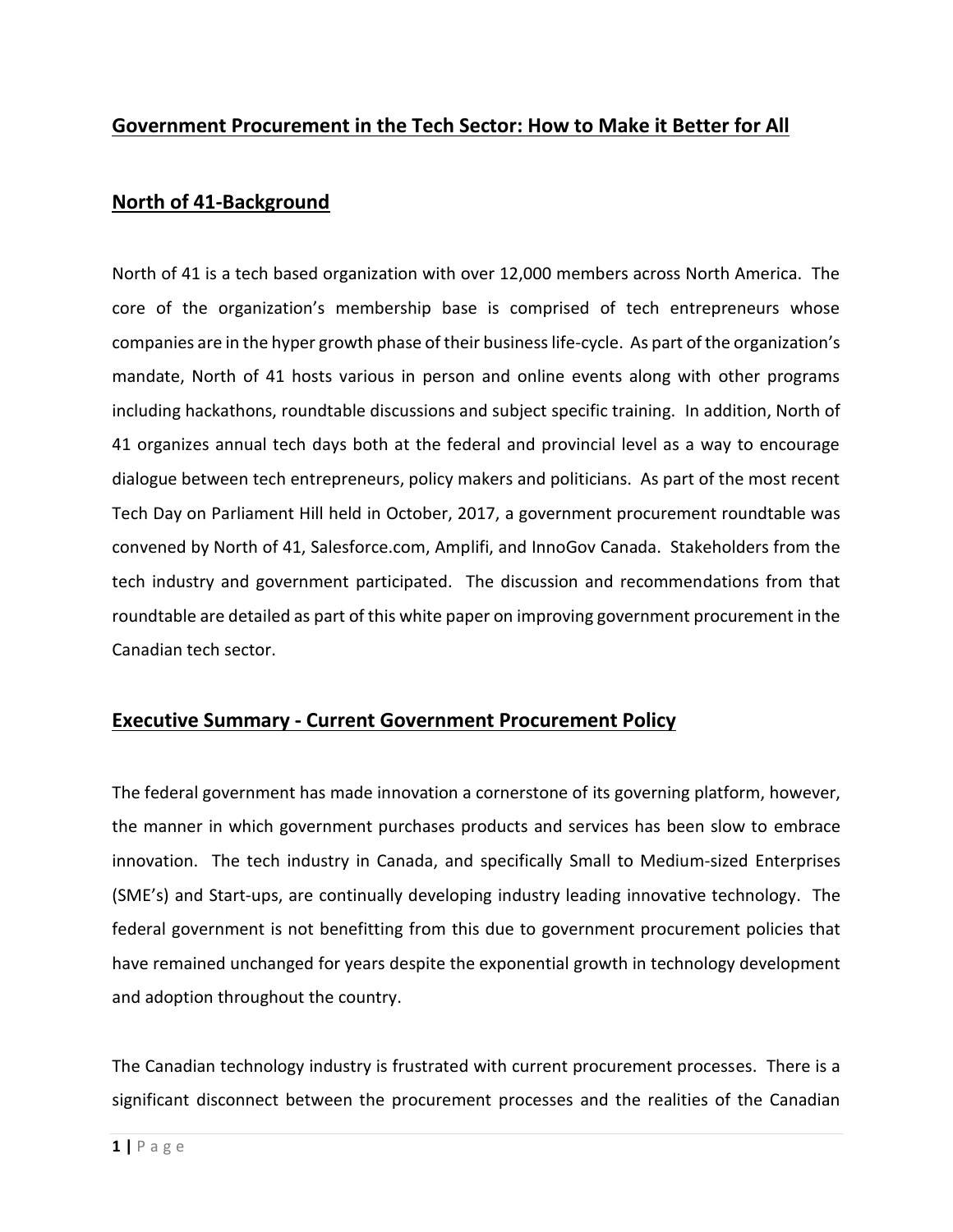technology industry. Many of these procurement processes used today were created to fit nontechnology focused purchases. This is unfortunate because government due to its rigid policies are unable to benefit from innovative technology that the private sector leverages. The tech sector in Canada is where practical innovations and good quality, high paying jobs are being created. This is not the case with the federal government.

The good news is, is that government officials and those in the private sector are of the opinion that government procurement policies and processes in the technology space need to be overhauled. The question is how? How does government introduce flexibility to the procurement process while still maintaining a transparent and equal playing field for all service providers? Most experts agree that new methods are required to modernize government IT services and one of the ways to achieve this is through the federal government procurement strategy of beta testing new technology innovations.

By updating procurement policies, it will help to introduce innovative solutions to support the way in which government services are delivered to Canadian citizens. It will also provide opportunities for Canada's tech entrepreneurs to assist government by introducing much needed innovation to products and services which are delivered to Canadians.

## **Introduction**

This white paper on improving government procurement policies in the tech sector will highlight four (4) separate areas:

- Technology Pace of Change;
- Fairness & Transparency;
- Professional Services vs Solutions; and
- Company Size (Major Players vs. SME's).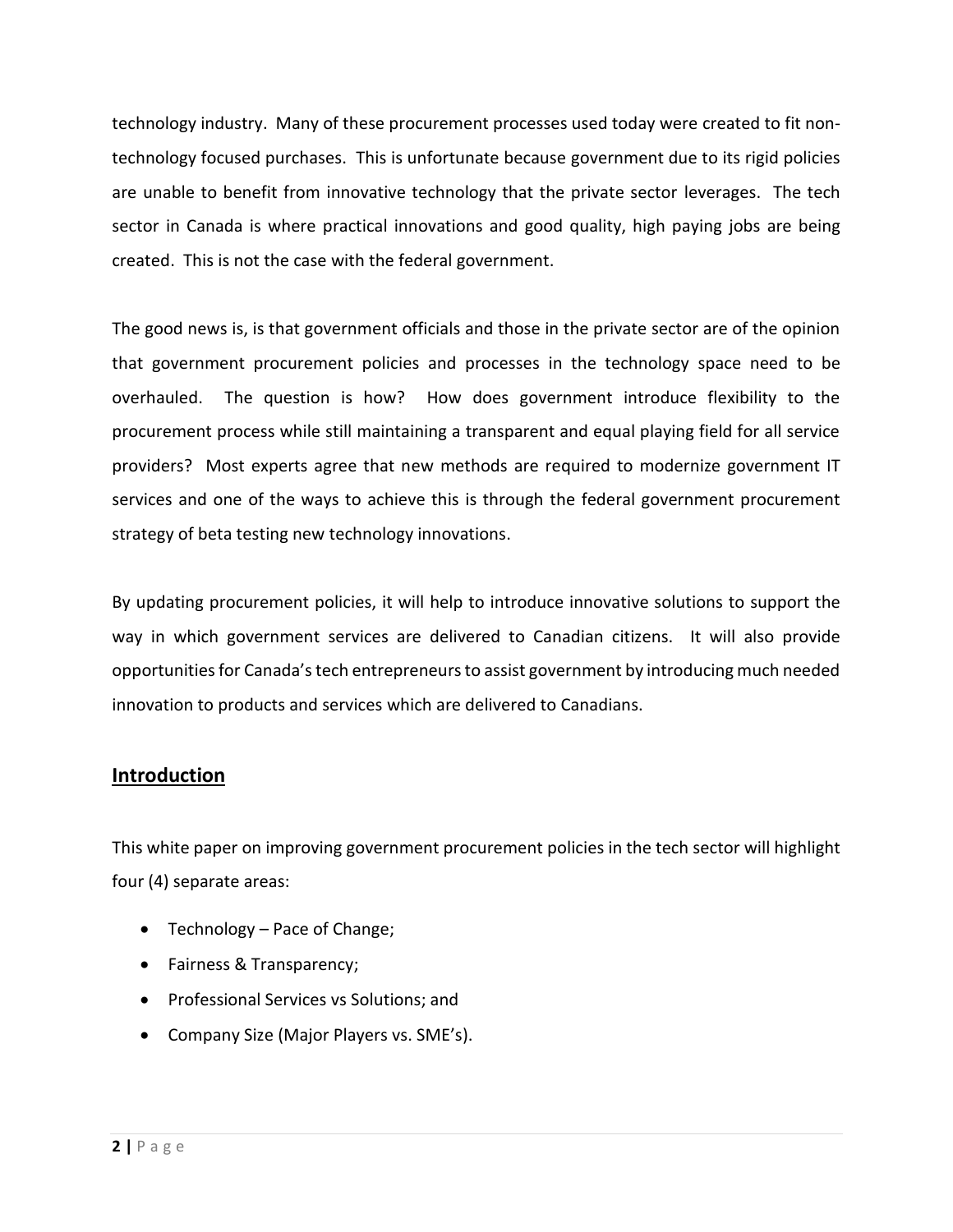Recommendations will be addressed for improving the current means in which government purchases products and services from the tech sector. The focus of this paper is related directly to the federal government, however, many provincial and municipal governments are facing the same innovation challenges. As a result, recommendations discussed in this paper are also applicable in many other jurisdictions across Canada.

## **Areas of Focus**

## **Technology – Pace of Change**

Technology is evolving at a rapid pace and the pace of that change is only increasing. Unfortunately, the current federal government procurement processes have not adapted to this new reality. Typically, when governments look to incorporate products or services from the tech sector, what was considered innovative at the beginning of this process is often outdated by the time all mandated process reviews are complete. There is a severe timeframe disconnect between introducing innovation and actual deployment.

Ironically, even some developing nations are leapfrogging Canadian federal technology implementations. An example of this is the mobile-first economy that is being implemented in many African nations. Currently in Canada, long procurement cycles, irrelevant qualifications, complex evaluation criteria, and a large, poorly prepared bureaucracy have created a complicated procurement structure. In most cases, this has created a situation where some SME's are not even able to gain access to bids let alone actually win federal government contracts.

A second area to consider with this pace of change relates to the area of innovation funding by government. Innovation is happening in the SME space and is often encouraged with Federal Innovation Funding - yet this innovation is not introduced nor piloted at the federal level where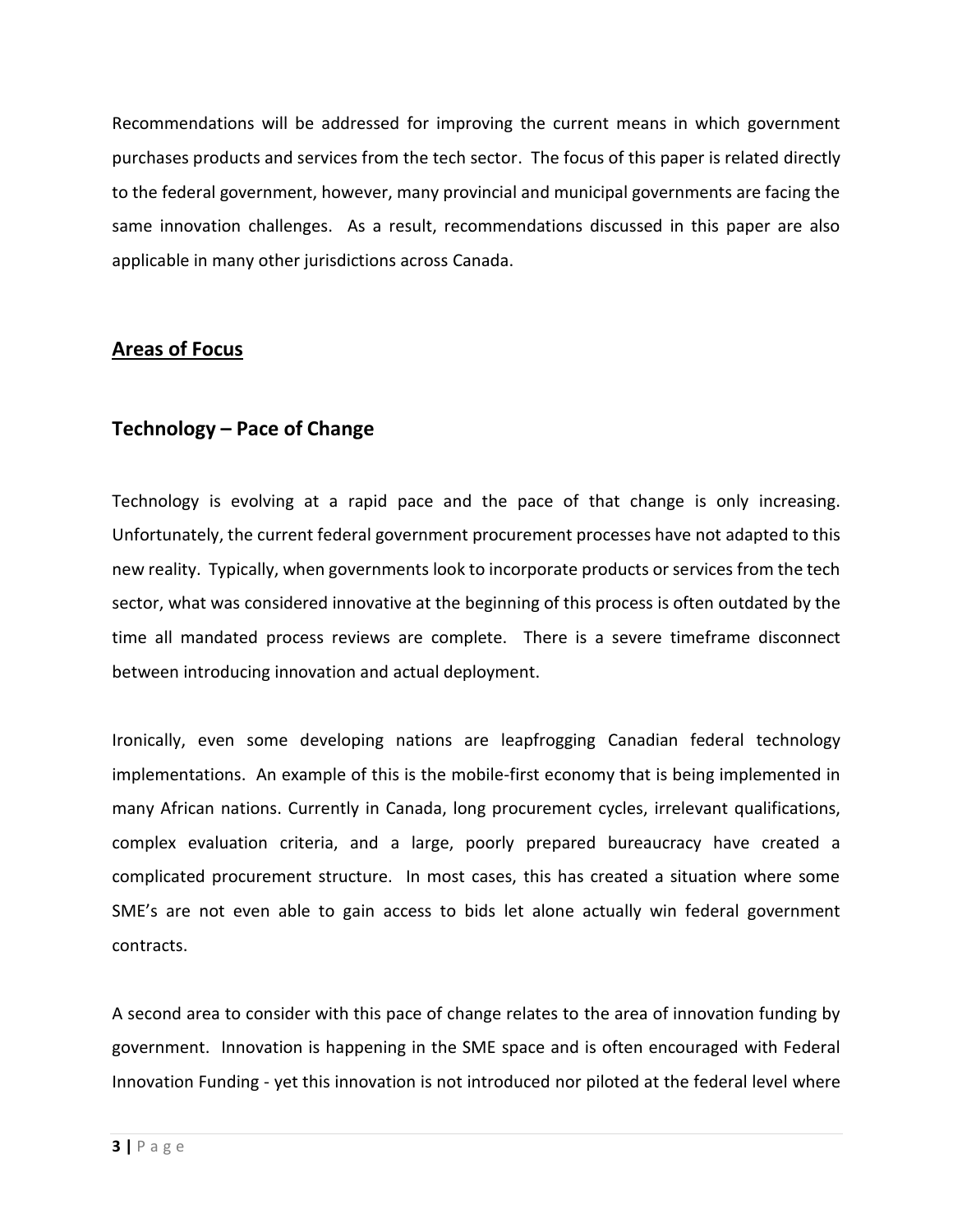direct benefits to the Government of Canada would be realized. Companies today need more than money, they require customers to pilot technology that is being developed. In Canada, the government is the largest purchaser of products and services in the country. Having an enhanced government procurement policy would further validate the reliability of technology being created by Canadian tech companies. By government being able to purchase tech services as part of a piloted program, it will help to promote Canadian tech companies on the world stage while assisting with the growth and creation of additional jobs as a result of this new purchasing process.

#### **Recommendations:**

We recommend that the federal government establish a committee of tech industry leaders along with federal government stakeholders in order to develop ways in which to condense the time frames of the procurement cycle. The ultimate goal is to introduce innovation at the governmental level, at a pace that better reflects the realities of the marketplace. In essence, speed up the decision making process, while still adhering to the mandate that each department faces. It would become a win-win proposition for both industry and government.

Each federal department and agency should also dedicate a portion of their "innovation budget" to pilots and proof of concepts with start-ups. If the unused funding is not spent by the departments or agencies by the end of the fiscal year, the unused funding gets returned to the fiscal framework and reallocated to government-wide innovation initiatives.

In the private sector, especially within large organizations such as the banks and insurance companies, "innovation" has become something that gets layered onto existing processes. Unfortunately, government departments and agencies are functioning in a similar manner.

Internal departments are often told to think differently, but are forced to operate in the same traditional environment that has limited the adoption of new technology in the past.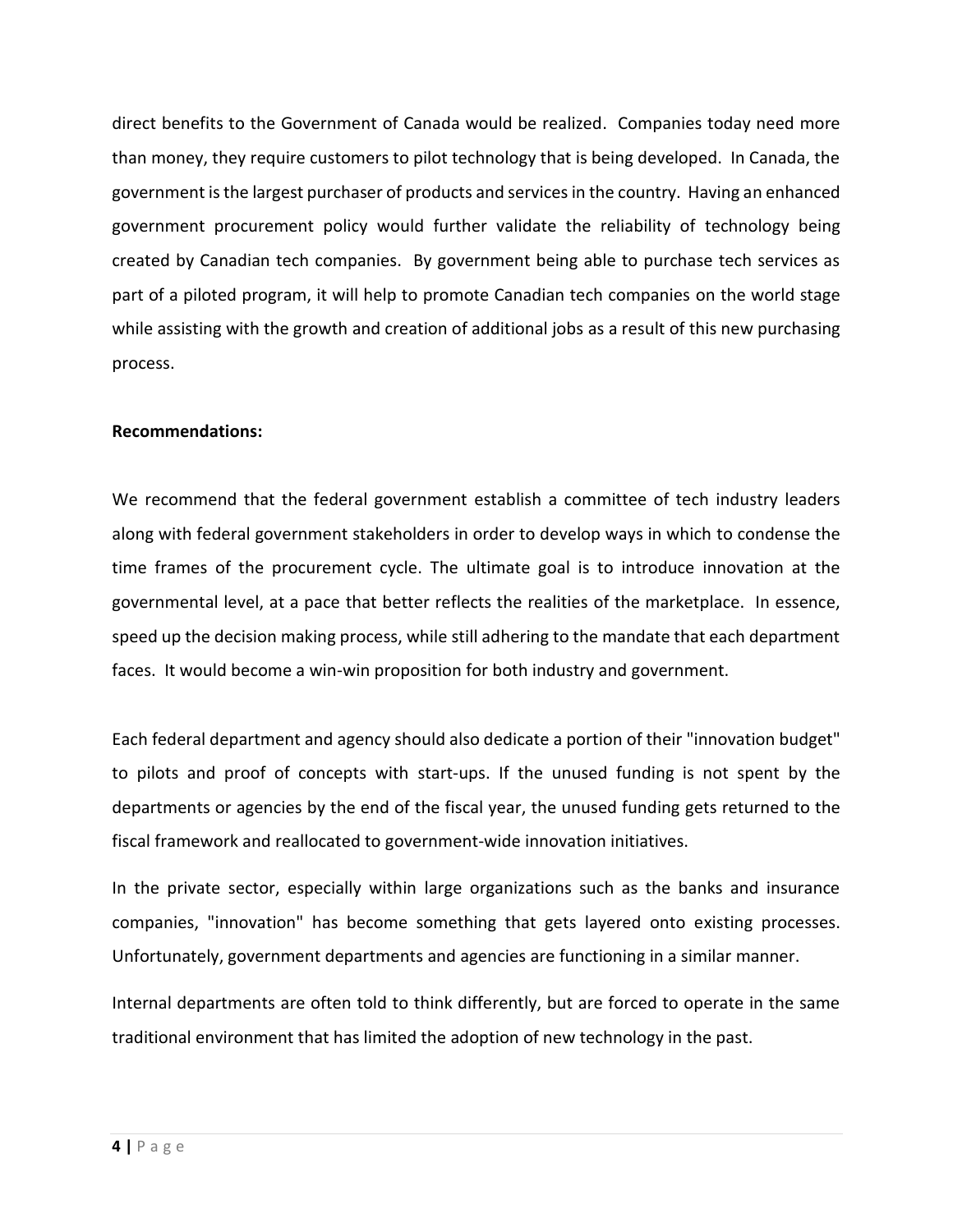Innovation officers are tasked with introducing new innovative solutions into their organizations, but they end up trying to sell ideas into the department in the same manner that start-ups are tasked to do today. These officers often do not have decision making capabilities or budget to push forward a pilot that they believe is valuable to their group. Thus, innovation adoption is still dampened by executives and business users who have no interest in evolving. A similar situation can be found within government departments and agencies.

Our recommendation to address this problem is for government departments and agencies to dedicate a certain percentage of their budget to running pilots with start-ups. The opportunity exists to push innovation into a department/agency and kick-start adoption in a way that currently does not exist. If a department set aside 5% of their innovation budget, it could represent 10's to 100's of small micro pilots with start-ups all across the country. With such a small amount of capital and risk, the Government of Canada could open up a firehose of innovation within each department and agency. Ultimately, it can be demonstrated that the value of this policy recommendation far outweighs the risk. The Government, the start-ups, and all Canadians end up winning if policies such as this are put in place.

## **Fairness and Transparency**

When discussing government procurement, the issues of fairness and transparency are of the utmost importance. This in part is why the federal government's procurement processes may be intrinsically complex. The federal government has a responsibility to be seen as fair, open and transparent.

This is not likely to change anytime soon nor does the Canadian tech industry advocate the removal of these principles. In fact, fairness and transparency are required of any procurement policy in order to ensure a level playing field for all parties. However, as well intentioned and detailed as the current GRID selection system is, the excessive documentation requirements are being superseded by an outside vendor/company's ability to provide innovative technologies and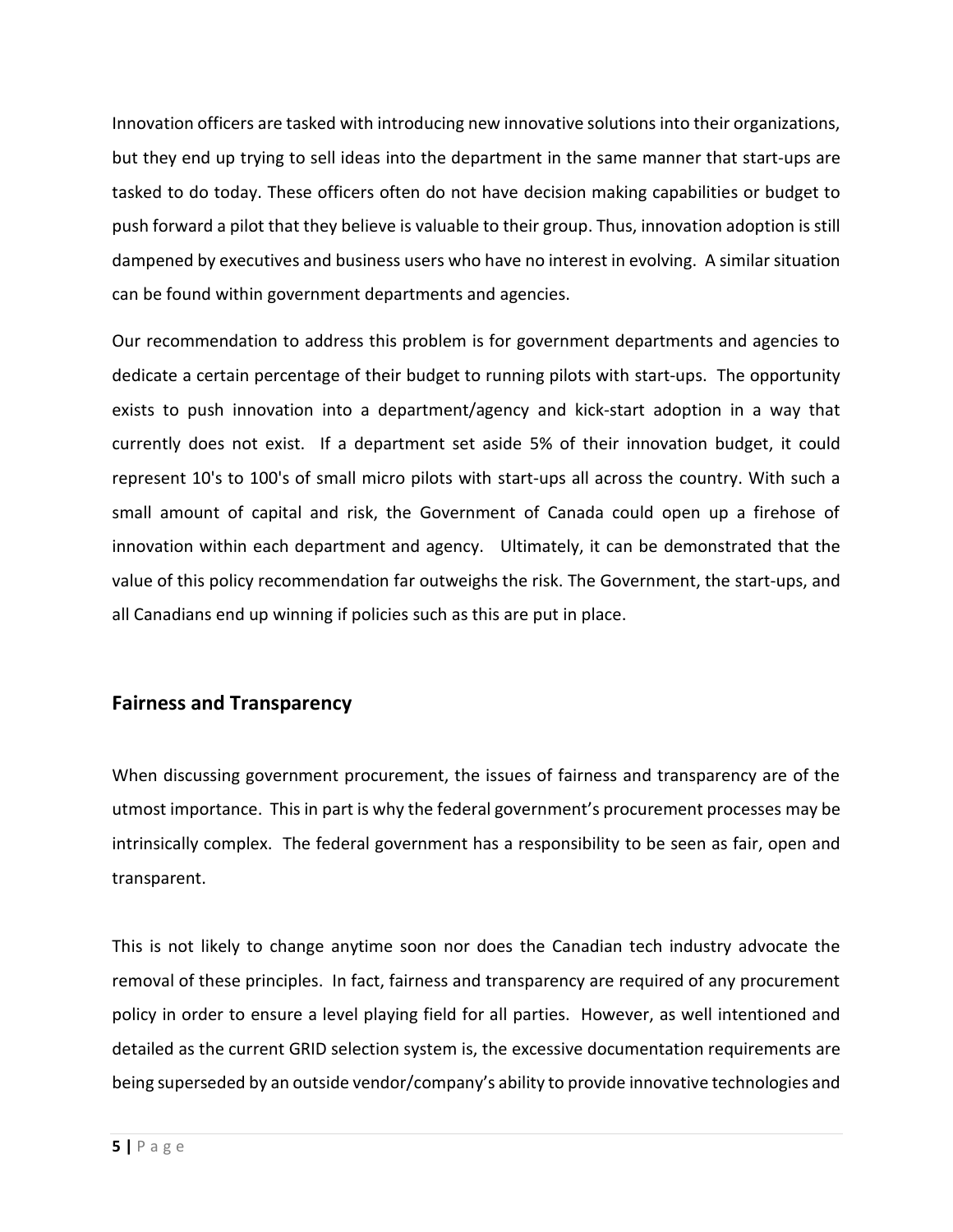solutions. In essence, the process makes the solution obsolete by the time a procurement is concluded.

#### **Recommendations:**

There are procurement methods that are fair and transparent that also allow for logical and subjective evaluation by subject matter experts. This is a direction that the Federal Government needs to move towards – and actually is – but far too slowly. The North of 41 tech network of professionals and business leaders can collaborate upon this ideal and provide valuable industry insight in order to achieve this goal. We recommend that the federal government procurement policies should reflect the procurement policies that large fortune 500 companies utilize. These companies have fairness and transparency as part of their core values because these companies have to answer to their shareholders, not unlike the federal government has to answer to the taxpayer. If industry can implement procurement innovation on a condensed time schedule while maintaining fairness and transparency principles, so too can government.

#### **Professional Services vs. Solutions**

There is a need to separate what is considered professional services from what is considered implementing innovative solutions. Over the years, one unfortunate approach in technology procurement is the issuing of large professional services contracts to provide technical resources to the government – essentially "staff augmentation".

These "supply arrangements" or "standing offers" are useful for government managers because it allows them to hire "bodies" to work in their organizations or departments. However, this has long been seen as an affront to public servants to have high cost consultants sitting in seats seemingly mimicking employees without long term commitment to operation excellence or standards improvement. There is general acceptance that some level of supplemental staffing is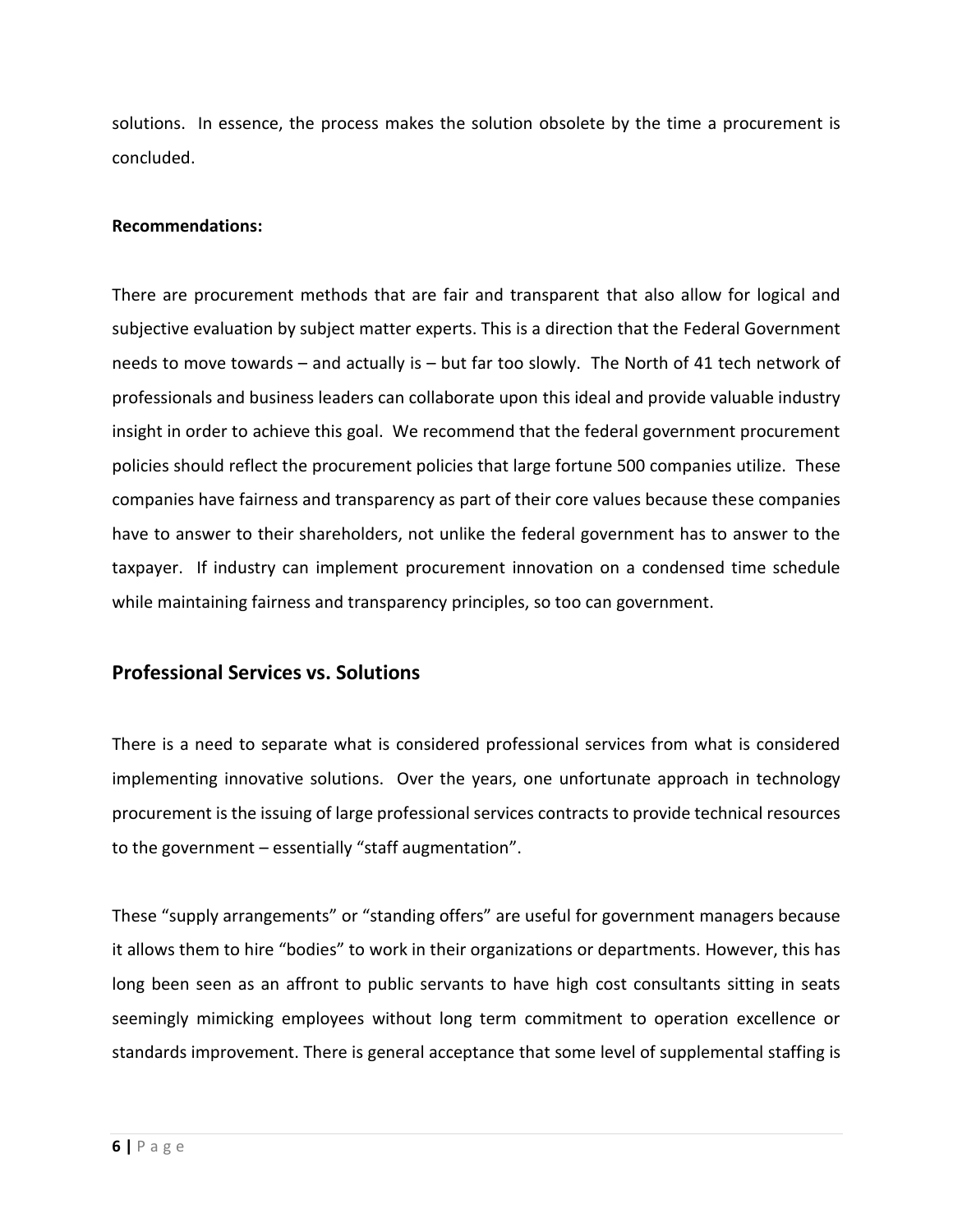required to gain access to specific expertise, however these vehicles should not be used for developing solutions, and certainly do not promote innovation for government departments.

#### **Recommendations:**

It was noted that government and industry would like to see a movement towards smaller, targeted solution-based procurements. This would allow experts to contribute to projects and provide unique technical skills. Currently, these skills are not readily available nor developable in a timely manner to achieve needed deliverables. Based on tech industry projections, new digital tools for development of online citizen services will require specialized skills. The outdated "GRID" descriptions or point allocations based on "time in the saddle" are inadequate and counter-intuitive to the agile needs for expert contributions in emerging technology areas. There must be a new way for real innovation to be encouraged.

#### **Company Size (Major Players vs. SME's)**

Technology procurements from the federal government today favour large organizations. Inflated requirements, irrelevant insurance demands and corporate guarantees, along with timeconsuming and resource-intensive bid processes – basically eliminate many innovative and capable Canadian companies from bidding on federal government work. Government must learn to innovate and to accept innovation in and of itself. Procurement policies can be a useful tool to support early-stage tech companies while at the same time encouraging government to modernize its own delivery of services.

Further, in some Canadian jurisdictions, there is a requirement to pay a  $3<sup>rd</sup>$  party for access to request for proposals (RFP) that are being tendered by government. If a potential bidder has not signed up and paid for an annual subscription to the  $3<sup>rd</sup>$  party, they are then prevented from knowing the complete details of the RFP. These subscription costs can be in the range of a couple of thousands of dollars. Further, there may be a one-time access granted to a SME to receive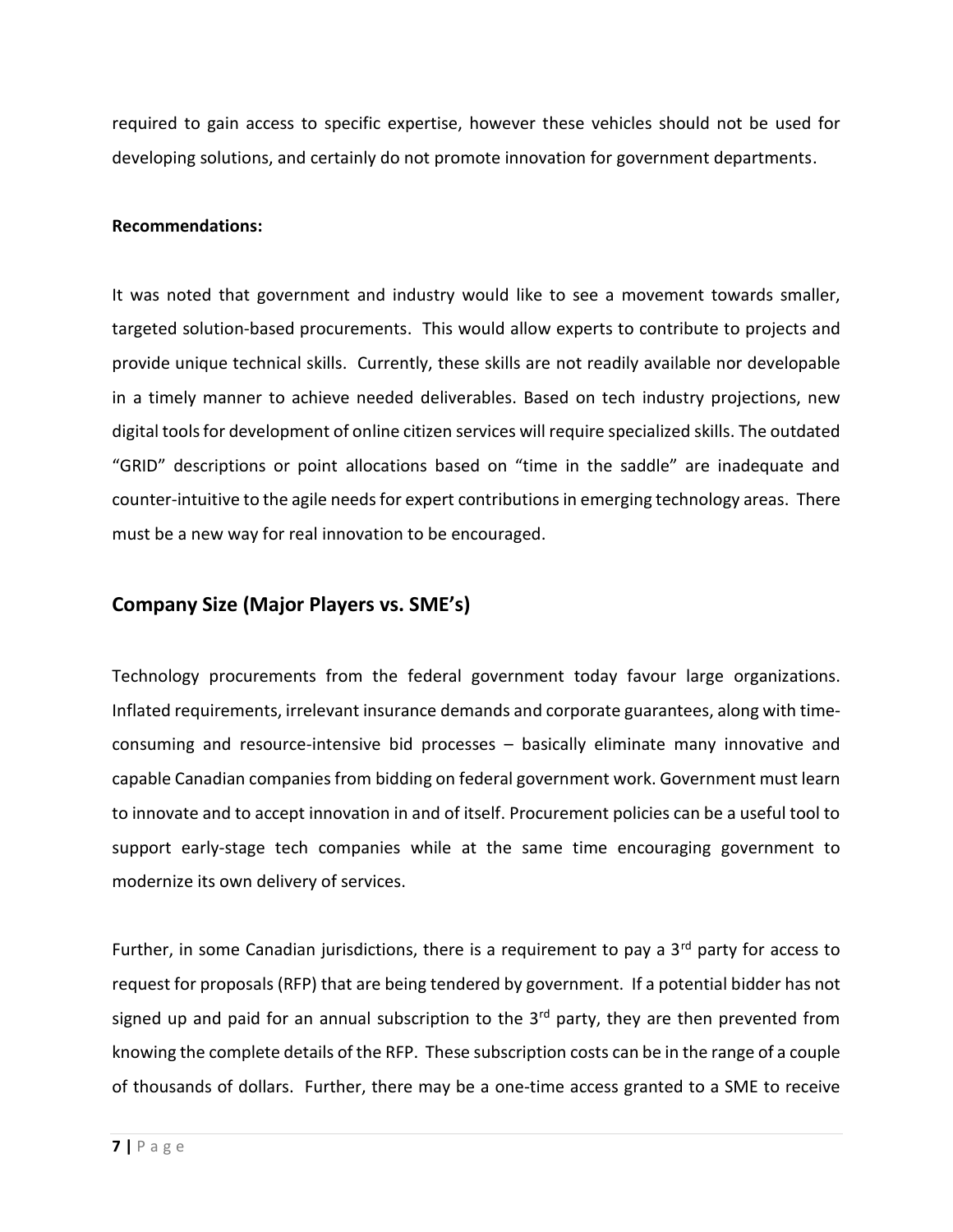bidding information, however, in order to submit a one-time bid, it will require a high fee payment to the 3<sup>rd</sup> party provider as well. This one-time fee is only marginally lower than the annual subscription rate that is being charged to access government RFP bids. This creates a financial barrier to access.

#### **Recommendations**

The positive trend in industry today is to move away from big I.T. projects – executed almost exclusively by large, multinational organizations – towards smaller, agile projects. The Government of Canada procurement policies need to follow this trend in order to access innovative technology and level the playing field for smaller companies to compete. The Government of Canada procurement policies are not setup to leverage the innovation that is occurring at the SME level of the tech industry. The current multi-year procurement cycles are too long; and as such, a shorter "beta" procurement system would be necessary to encourage industry participation. The ability to list the government as a client/customer can help enhance a tech company's client roster. Such procurement policies can be a win-win for government and the tech industry.

#### **Conclusions**

From the discussion with industry stakeholders, there should be a commitment to review the overall procurement policy sooner rather than later. As part of this review, it should also include a change to the current far-reaching and large-scale procurement processes. If properly fixed, an enhanced procurement process could contribute in the effort to attract talent to supplement the needs of the public service employees. This review should also be conducted every couple of years in order to stay current with industry trends. By not updating procurement policies on a regular basis, it will allow the federal government to slip back into the situation we are currently attempting to address.